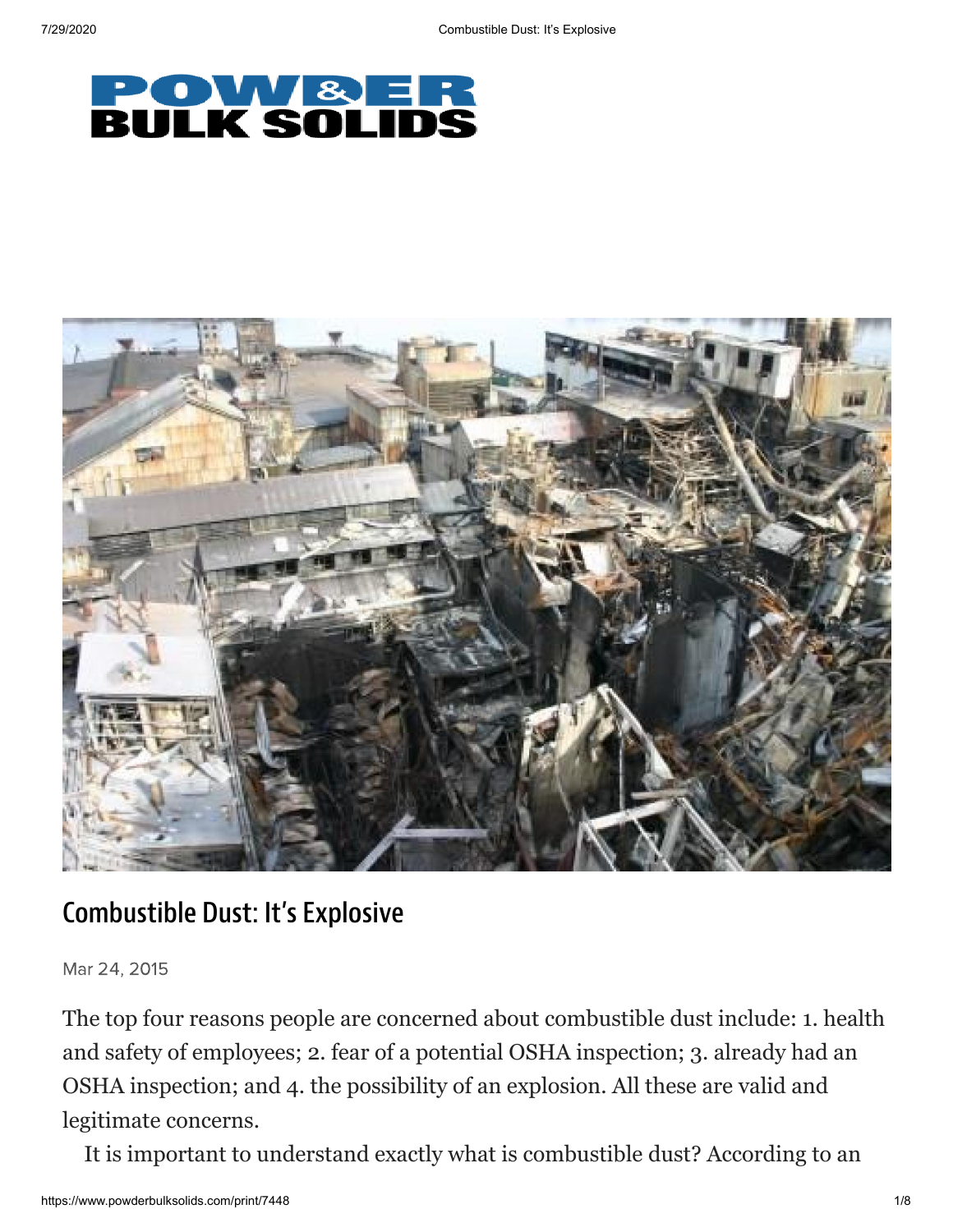OSHA fact sheet, "Combustible dusts are fine particles that present an explosion hazard when suspended in air in certain conditions." Additionally, NFPA defines combustible dust as "a finely divided combustible particulate solid that presents a flash fire or explosion hazard when suspended in air or the process-specific oxidizing medium over a range of concentrations, (proposed NFPA 652 (3.3.2). However, it is not simply defining a fine dust particle, it is also determining what makes a dust particle combust. Important factors include, but are not limited to, particle size, particle shape, particle aging, triboelectric attraction, hydrogen bonding, and the actual environment. If there is any question on the combustibility of the dust the material must be sent to a certified facility to be tested. In the new Preliminary First Draft Proposed NFPA 652, Standard on Combustible Dusts it states "The owner/operator of a facility with combustible particulate solids and dust shall be responsible to identify, sample, analyze, and test materials to ensure the materials are combustible and the hazards are adequately assessed." (NFPA 652 4.4.1). Basic testing is known as the "go/no/go" test "yes, it blows up, or no, it doesn't" as described in ASTM E 1226 Standard Test Method for Explosibility of Dust Clouds. Testing prices ranges from \$350-\$1300 up to \$3850 for a full OSHA NEP Package.

 The "layer depth criterion" is another area of concern, according to NFPA is 1/32 in.+ depending on bulk density and total area. (NFPA 654-2013 6.1.3.1). Meaning if there is more than 1/32 in. of material covering a large enough area, there is cause for concern.

 Another simpler way to determine whether you have too much fugitive dust is to look at your machinery or floor surfaces. If you cannot see the actual color of your floor or machine you have too much dust. For example, if you have a green machine and cannot see the green color you should clean the area and determine the source of the dust.

 In order to have the perfect storm for a combustible dust explosion the three elements of fire must be meet, including: fuel, which is the dust; ignition which can be in the form of a spark; and oxygen. Two additional elements are needed to create an actual explosion: dispersion and confinement.

 In 2009, OSHA started the formal process of exploring the possibility of issuing a formal combustible dust regulation, a process that typically takes several years. While not having a specific combustible dust regulation, OSHA is still issuing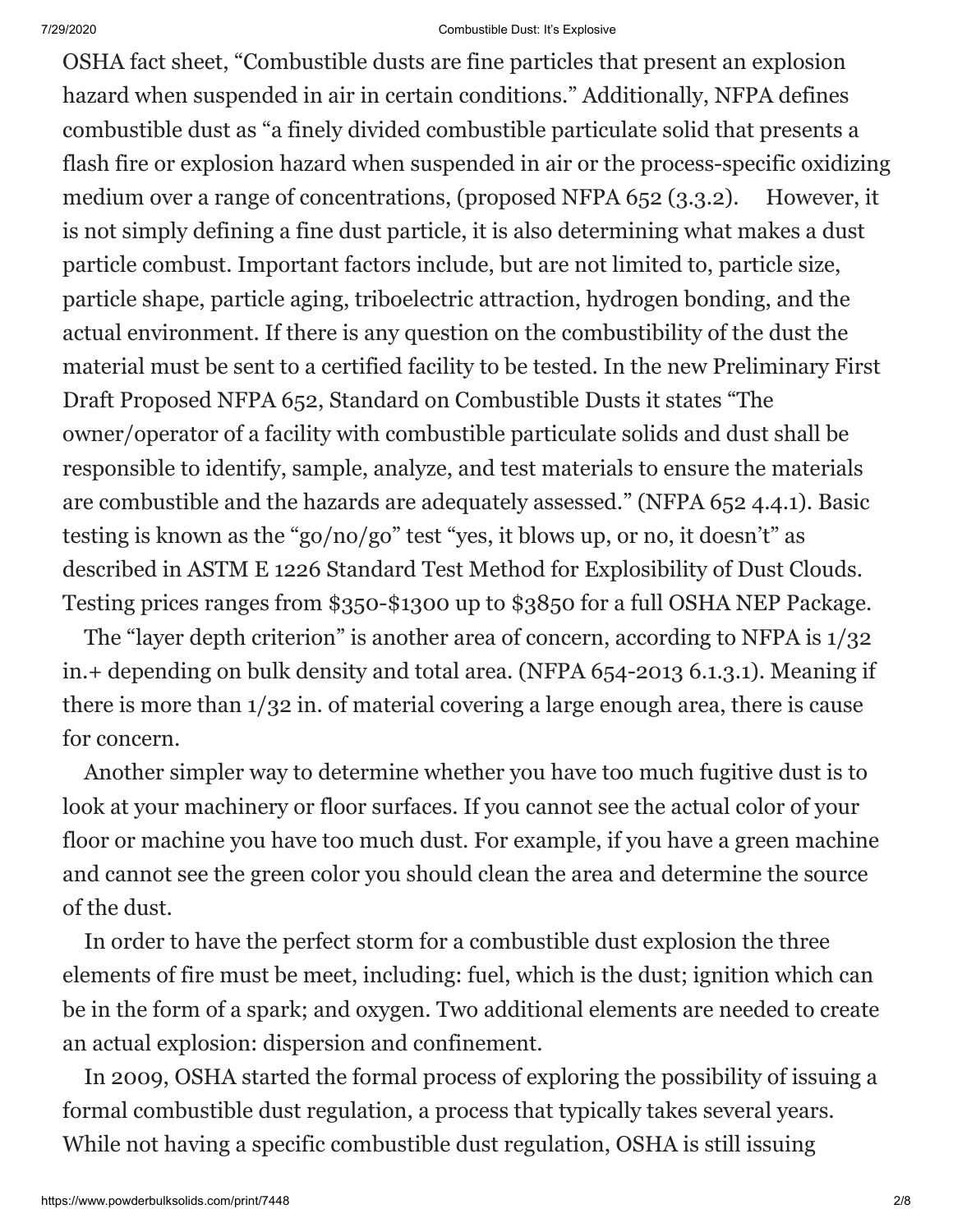combustible dust citations using the general-duty clause. OSHA also has a detailed section on its website, www.osha.gov, dedicated to combustible dust including several downloadable reference documents.

 NFPA (National Fire Protection Association) is an "International Codes and Standards Organization" that creates voluntary consensus standards. According to OSHA, "These standards are NOT OSHA regulations. However, they do provide guidance from their originating organizations related to worker protection. In some cases, they may be mandated by State or local governments, or individual companies."

 Several relevant NFPA standards related to combustible dust include, but are not limited to:

NFPA 61 Standard for the Prevention of Fires ad Dust Explosions in Agricultural and Food Processing Facilities. According to NFPA, "NFPA 61 protects lives and property from fires and dust explosions in facilities handling, processing, or storing bulk agricultural materials, their by-products, or other agricultural related dusts and materials."

NFPA 68 Standard on Explosion Protection by Deflagration Venting. The scope of this standard "applies to the design, location, installation, maintenance, and use of devices and system that vent the combustion gases and pressures resulting from a deflagration within an enclosure so that structural and mechanical damage is minimized."

NFPA 69 Standard on Explosion Prevention Systems. NFPA 69 covers "the following methods for explosion prevention: control of oxidant and combustible concentrations, predeflagration detection and control of ignition sources, explosion suppression, active isolation, passive isolation, deflagration pressure containment, and passive explosion suppression. Criteria are also provided for installation, inspection, and maintenance of explosion protection systems."

NFPA 484 Standard for Combustible Metals. Covers metals such as aluminum, magnesium, tantalum, titanium, or zirconium, and considers combustible metal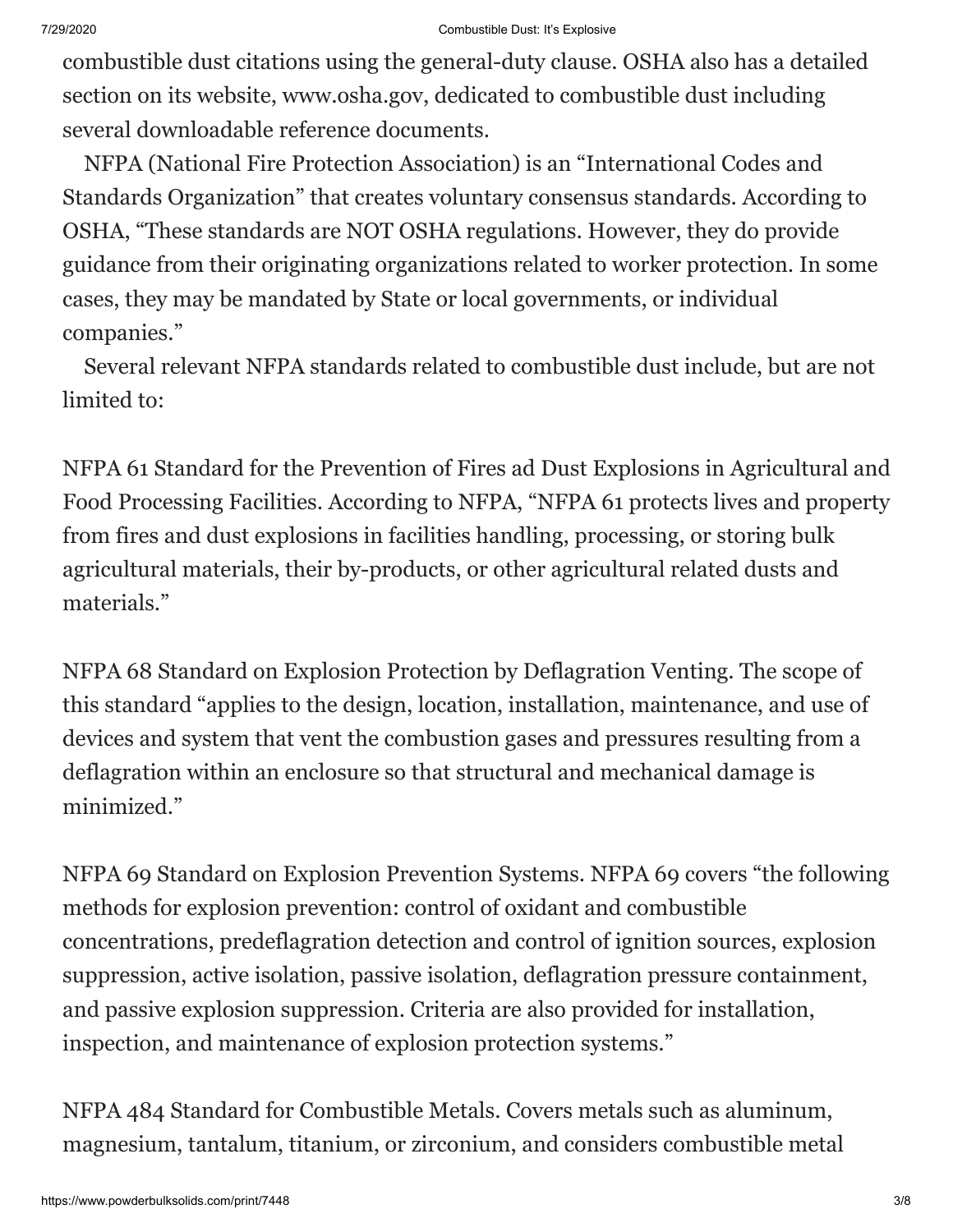dust "any finely divided metal 425 microns (40 mesh) or smaller."

NFPA 654 Standard for the Prevention of Fire and Dust Explosions from the Manufacturing, Processing, and Handling of Combustible Particulate Solids. NFPA states, "This standard presents safety measures to prevent and mitigate fires and dust explosions in facilities that handle combustible particulate solids, which includes combustible dusts, fibers, flocks, flakes, chips, and chunks."

NFPA 664 Standard for the Prevention of Fires and Explosions on Wood Processing and Woodworking Facilities. "NFPA describes "this standard provides requirements for fire and explosion prevention and protection of industrial, commercial, or institutional facilities that process wood or manufacture wood products in order to protect life, property, and mission continuity."

 Additionally, NFPA is working on a new proposed standard. NFPA 652 Standard on Combustible Dusts, which is scheduled to be released mid 2015. According to NFPA "The overall goal for the new standard will be to determine those fundamental elements that apply across all five current standards – agricultural, combustible metals, general, sulfur, and wood processing/woodworking – and then direct the user to the dust-type specific standard for those requirements unique to that industry sector or dust type."

 As the U.S. Chemical Safety Board reports there have been nine severe combustible dust explosions in various industries including causing 36 deaths and 128 injuries. In addition to these devastating events, such as the Imperial Sugar explosion in Port Wentworth, GA, there are also countless OSHA inspections citing combustible dust as a hazard in the workplace. Again, without a formal combustible dust regulation, OSHA will not turn a blind eye and is using the general duty clause in issuing citations. In reviewing many of the public "Citation and Notification of Penalty" it is clear OSHA is referencing various NFPA standards merging both the regulatory agency power with voluntary consensus standards. For example, in one citation OSHA specifically states "Among other methods, one feasible and acceptable abatement method to correct this hazard is to design and install a dust collection system that complies with generally accepted guidelines such as NFPA 484 Standard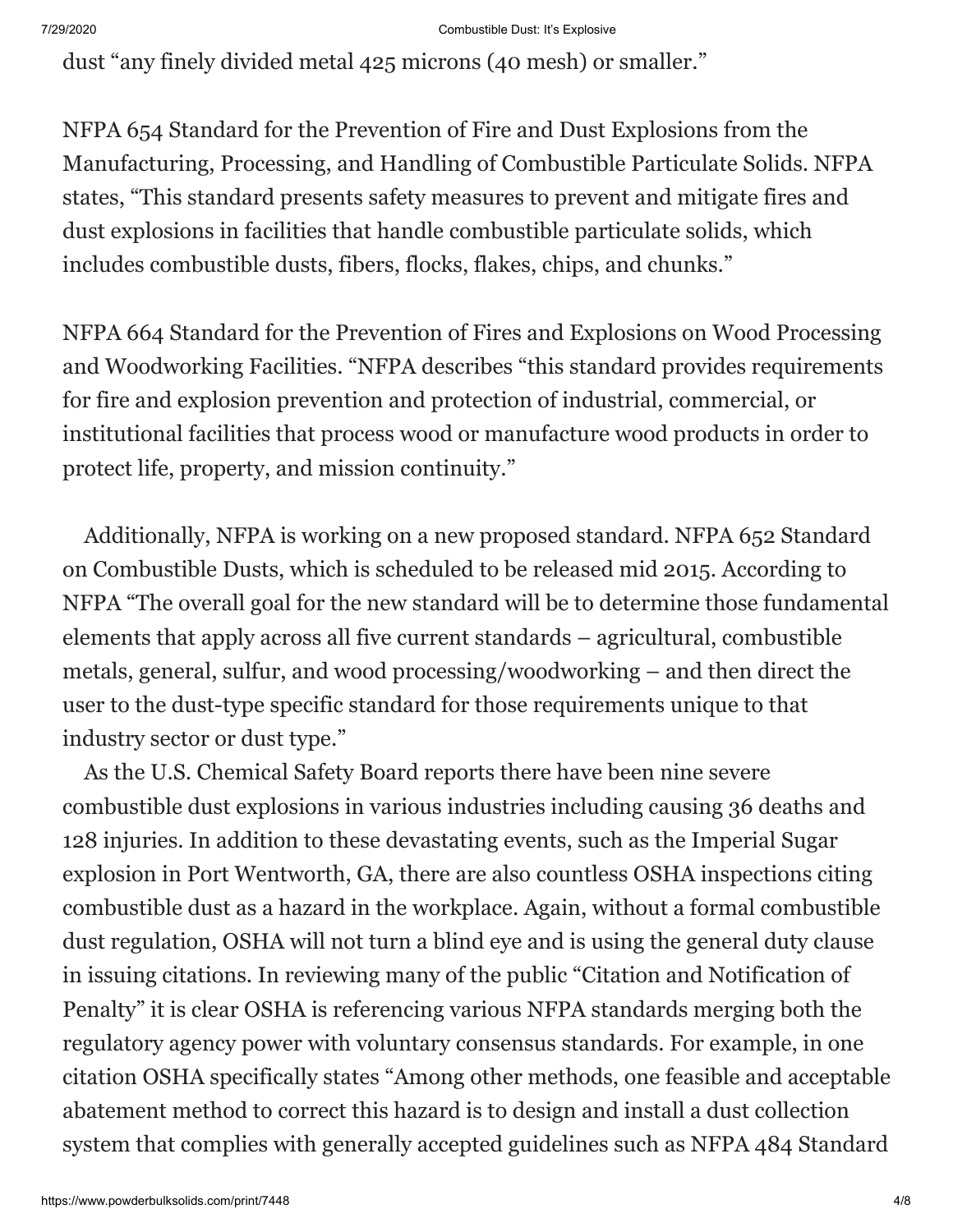for Combustible Metals."



Common combustible

dust related citation focus on area such as "excessive accumulation of dust" or allowing "electrical components such as motors and drop lights to be subject to the accumulation of combustible dust." Additional citations note "Failing to provide appropriate personal protective equipment and monitoring workers for exposure to hazards such as combustible dust puts them at an unacceptable risk for injury and illness."

 Creating dust dispersion as referenced earlier has also been a focus on OSHA inspections. In one case a citation references "housekeeping" and references NFPA 664 (2012) 11.2.1.1 "Surfaces shall be cleaned in a manner that minimizes the generation of dust clouds." This means no vigorous sweeping thus creating dust clouds unless the area in question has already been vacuumed.

 Another citation of interest was brought about by a NEP (National Emphasis Program) on noise which brought the attention of OSHA to one particular facility. It is interesting to note out of 25 citations issued 19 where related to combustible dust. This citation ended with OSHA stating "This inspection identified a broad range of hazards that, if left uncorrected, expose workers to combustible dust hazards," said OSHA's acting area director. "Employers cannot wait for an OSHA inspection to identify the hazards that expose their employees to serious injury." It is worth remembering once OSHA enters a facility they do not put on blinders.

 AHJ (Authority Having Jurisdiction) is also an important player. Authority having jurisdiction is typically local, state, federal, or other regional government official,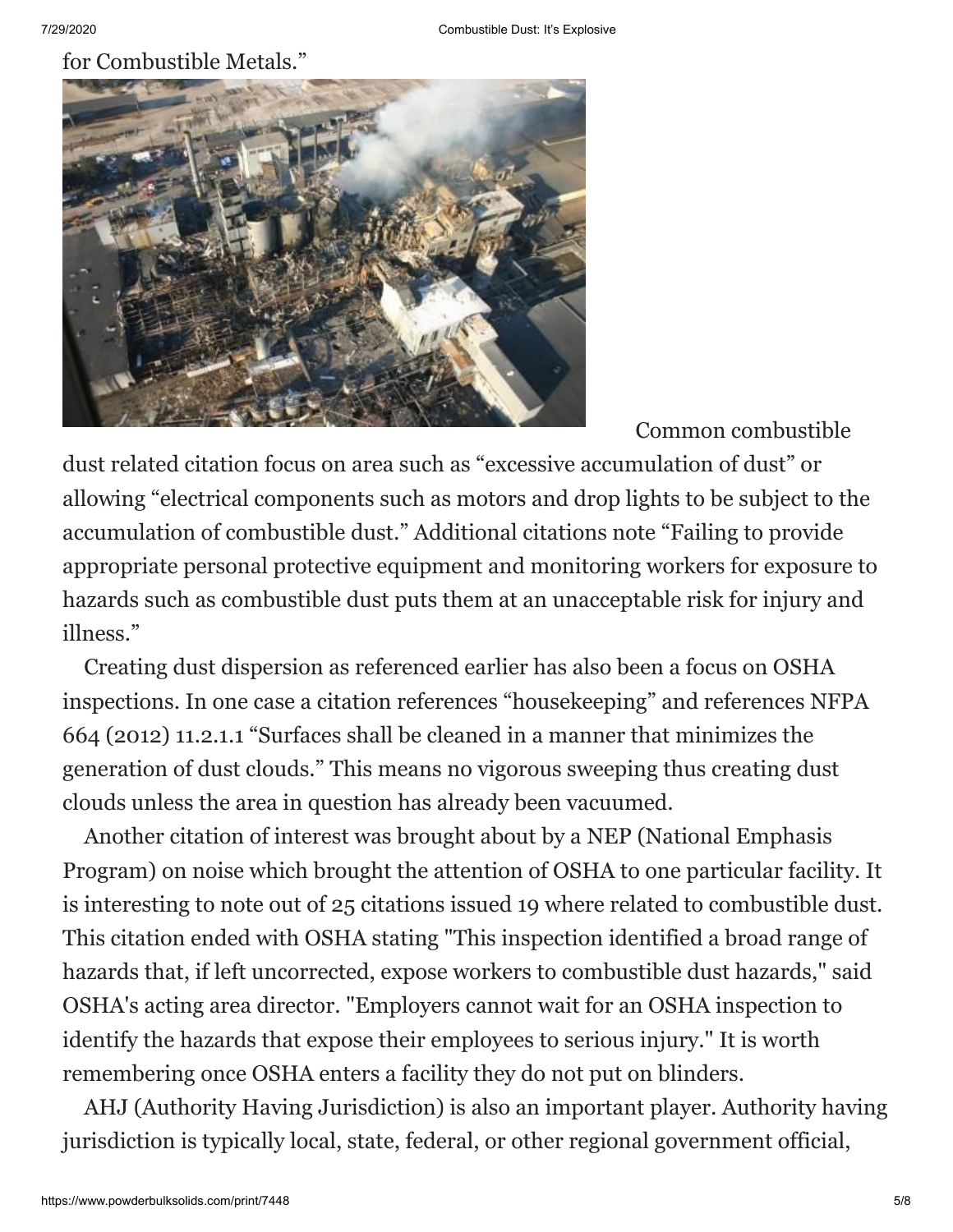including but not limited to: fire marshal, building inspector, labor department, health department, other local and state authorities, or insurance inspector.

 Insurance companies can be a valuable resources and FM Global has a data sheet 7-76 Prevention and mitigation of combustible dust. This data sheet describes recommended preventive measures to reduce the frequency of combustible dust explosions, and protection features to minimize damage from a combustible dust explosion.

 Prevention measures include everything from properly functioning dust collection system with additional features, depending on size including, but not limited to, abort gate, spark detection system, and explosion protection venting/suppression to housekeeping. Housekeeping might very well be one of your first lines of defense and should be proactive rather than reactive. If you see dust, do not ignore it. Clean it up and examine sources. Seal openings to prevent the release of fugitive dust. Inspect the entire workplace: consider overhead beams, electrical cable trays, lighting fixtures, and "invisible" areas such as areas above suspended ceilings. These are all areas where fugitive dust will settle and if left unchecked could be the sources of secondary dust explosions as occurred with the Imperial Sugar explosion.

 Lastly, and most important, is ensuring employees are well educated on the hazard as well as preventive measures surrounding combustible dust. "Safe work habits are developed and do not occur naturally." as stated in NFPA 652 (A.8.4.2.1) reminds us of the important of training. Do the workers know what to do? Have they read the operating procedures? Do they understand the procedures? Have they been tested? Has the training been documented?

 While there is no specific combustible dust regulation there is plenty to be concerned about: OSHA, U.S. Congress, NFPA, AHJ, Insurance Co., and, most importantly, the safety of the employees and the workplace.

 *Jamison Scott serves as executive vice president of Air Handling Systems, a third-generation family-owned business in Woodbridge, CT. Jamison has presented several combustible dust seminars and has authored several combustible dust articles. For more information, visit [www.airhand.com](http://www.airhand.com/) .*

[For related articles, news, and equipment reviews, visit our Explosion Protection &](http://www.powderbulksolids.com/equipment-zone/8057) Safety Equipment Zone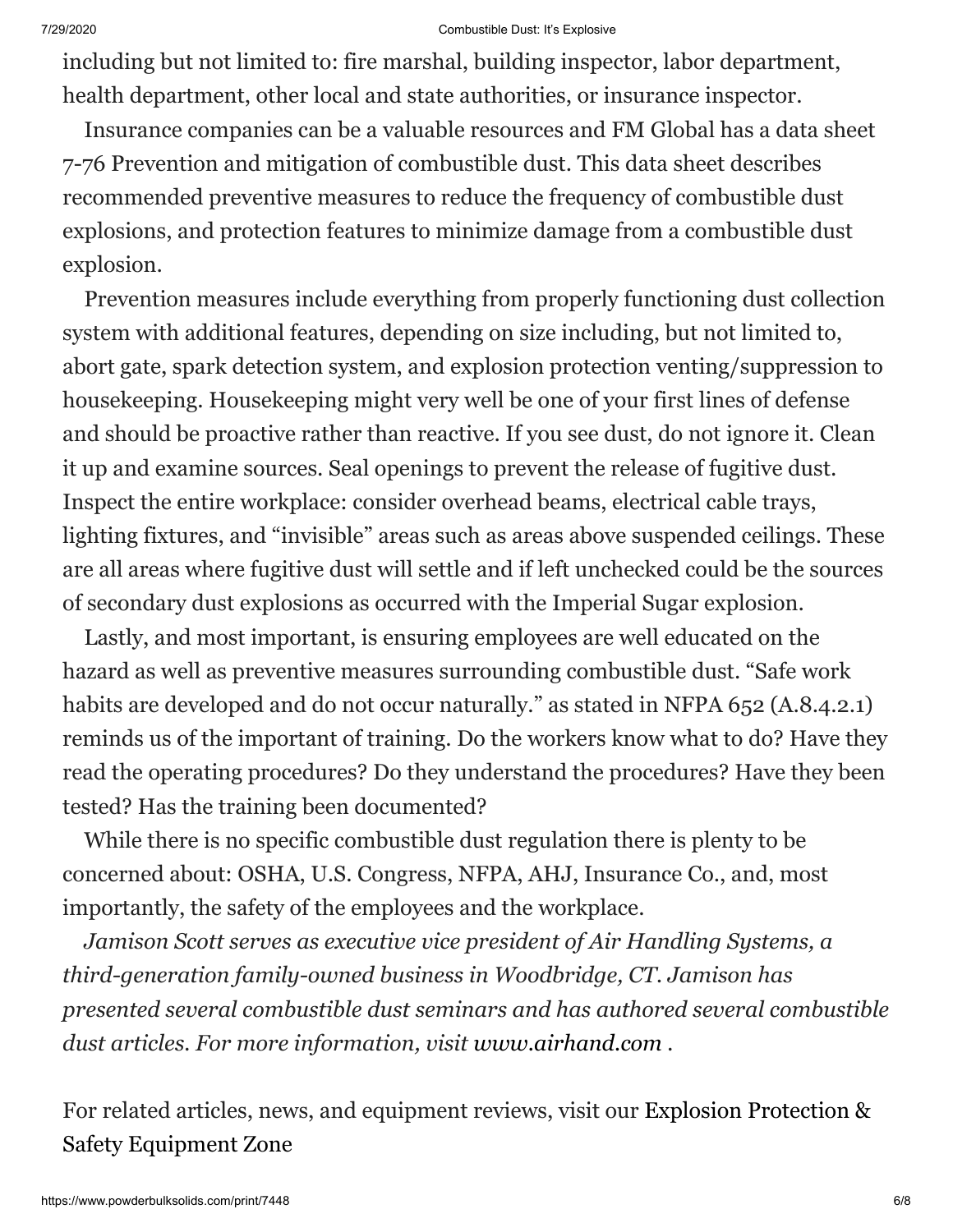References/Resources ASTM International ASTM E1226 - 12a, Standard Test Method for Explosibility of Dust Clouds: www.astm.org/Standards/E1226.htm FM Global Insurance Company - Loss Prevention Data Sheet 7-76, Prevention and Mitigation of Combustible Dust Explosions and Fires: www.fmglobal.com/fmglobalregistration/Vshared/FMDS0776.pdf OSHA – Occupational Safety & Health Administration: https://www.osha.gov/dsg/combustibledust/index.html NFPA – National Fire Protection Association NFPA 61 Standard for the Prevention of Fires ad Dust Explosions in Agricultural and Food Processing Facilities: www.nfpa.org/codes-and-standards/documentinformation-pages?mode=code&code=61 NFPA 68 Standard on Explosion Protection by Deflagration Venting: www.nfpa.org/codes-and-standards/document-information-pages? mode=code&code=68 NFPA 69 Standard on Explosion Prevention Systems: www.nfpa.org/codes-andstandards/document-information-pages?mode=code&code=69 NFPA 484 Standard for Combustible Metals: www.nfpa.org/codes-andstandards/document-information-pages?mode=code&code=484 NFPA 654 Standard for the Prevention of Fire and Dust Explosions from the Manufacturing, Processing, and Handling of Combustible Particulate Solids: www.nfpa.org/codes-and-standards/document-information-pages? mode=code&code=654&DocNum=654 NFPA 664 Standard for the Prevention of Fires and Explosions in Wood Processing and Woodworking Facilities: www.nfpa.org/codes-and-standards/documentinformation-pages?mode=code&code=664&DocNum=664 NFPA 652 (Proposed) Standard on Combustible Dusts: www.nfpa.org/codes-andstandards/document-information-pages?mode=code&code=652&docnum=652 NFPA Guide to Combustible Dusts, Authors Walter L Frank, P.E. & Samuel A. Rodgers, P.E. Editor Guy R Colonna, P.E. Published by NFPA, copyright 2012.